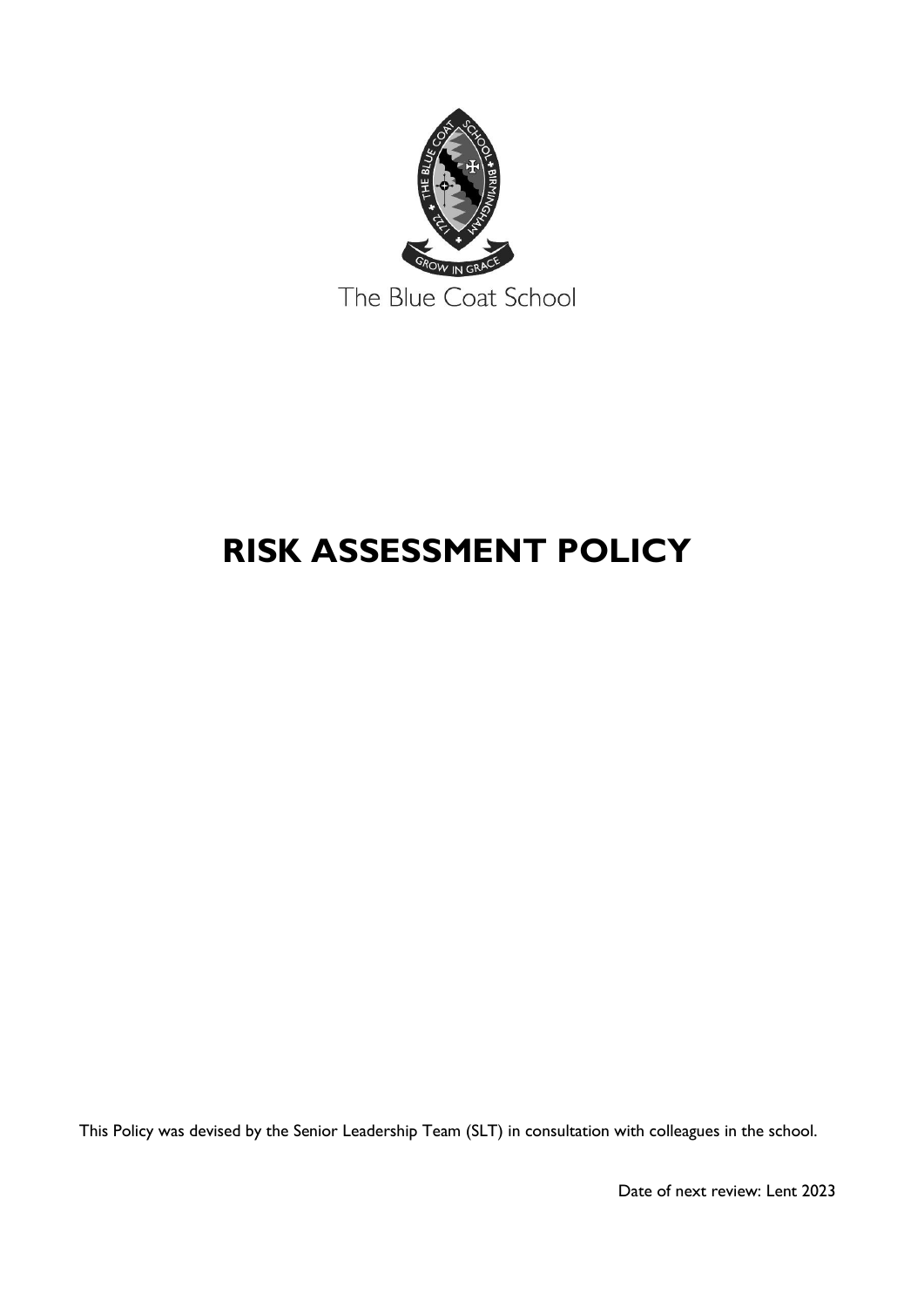## **The Blue Coat School Birmingham Limited**

## **RISK ASSESSMENT POLICY**

## **1. INTRODUCTION**

**1.1**

Risk assessments are required for matters where there is a likelihood of hazard being caused.

**1.2**

This Policy has been devised in accordance with the Education (Independent School Standards) Regulations 2014 (SI 2014/3283) (the **ISSRs**) and in particular, in relation to Part 3: Welfare, health and safety of pupils which states that the Governors must ensure that:

- a) the welfare of pupils at the school is safeguarded and promoted by the drawing up and effective implementation of a written risk assessment policy; and
- b) appropriate action is taken to reduce the risks that are identified.

## **1.3**

This Policy applies to all children in the school including those in the Early Years Foundation Stage (Nursery and Reception).

#### **1.4**

The additional risks due to the COVID-19 pandemic are set out in the COVID-19 Policy and the associated comprehensive Risk Assessment. An Action Log is also maintained to record additional actions to mitigate against the risks identified.

## **2. RESPONSIBILITIES**

## **2.1**

The Governors are ultimately responsible for the overarching risk management policy of the school. In practice, day to day responsibility for ensuring risk management best practice is delegated to the Bursar who liaises closely with the Headmaster. The Bursar seeks advice when required for risks associated with specialist aspects such as fire safety, asbestos management, water quality and hazardous substances.

## **2.2**

All staff are responsible for:

- cooperating with the Headmaster and other members of the SLT in order to enable the Governors to comply with their health and safety duties;
- taking reasonable care of their own safety, together with that of pupils and visitors;
- reporting any risks or defects to the Bursar as soon as practicably possible;
- ensuring that they read and comply with the relevant Risk Assessments; and
- assisting with the preparation of Risk Assessments for activities or events, lessons or aspects of school life where required.

#### **2.3**

The Head of Prep has been trained as an Educational Visits Co-Ordinator to oversee the Risk Assessments for trips, outings and off-site visits.

## **3. OBJECTIVES**

#### **3.1**

The objectives of this Policy are to:

• Ensure that major risks are identified and managed as part of an overarching policy with a view to reducing the potential for harm and promoting children's welfare so that those responsible for mitigating these risks are informed.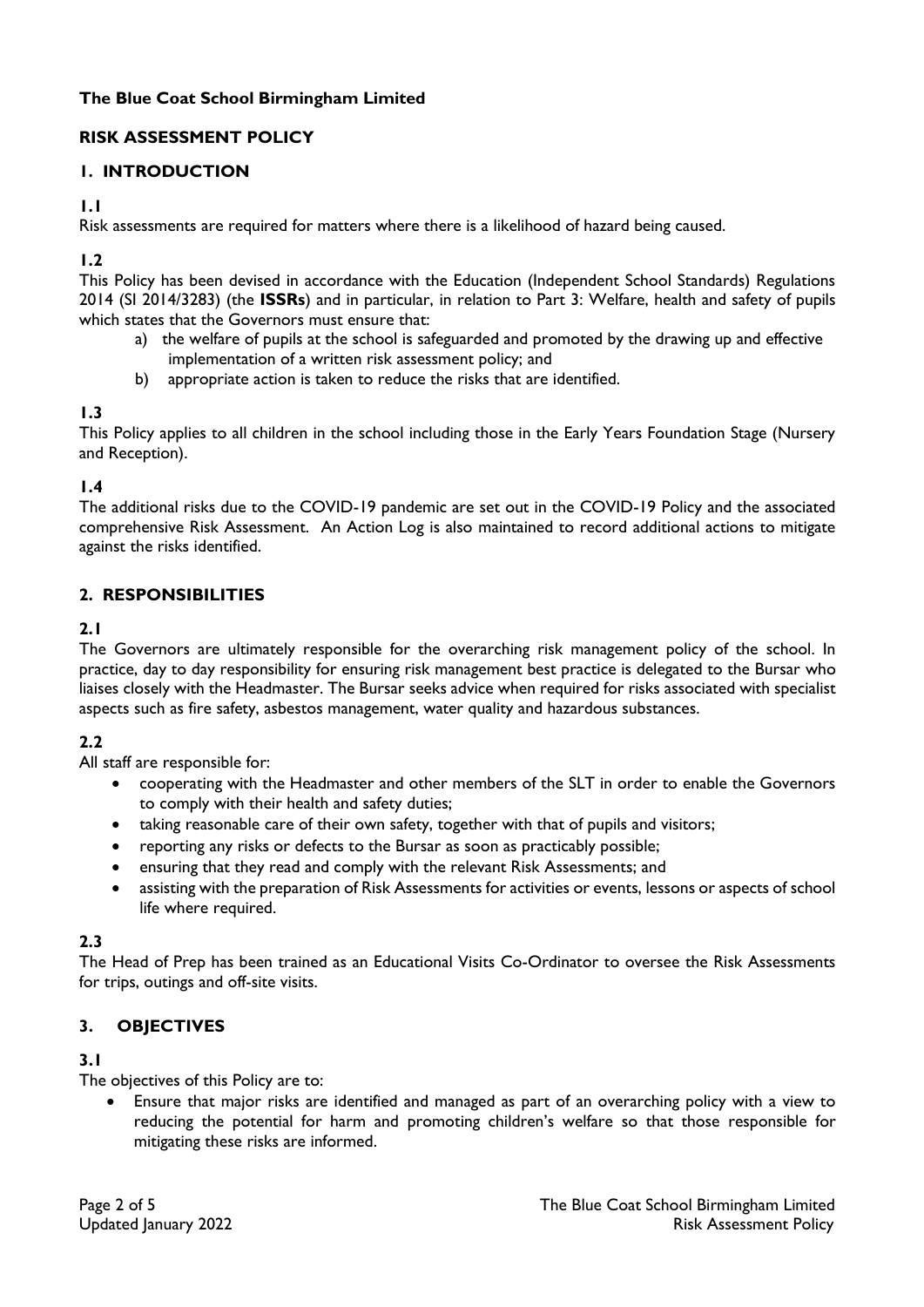- Ensure that suitable and sufficient risk assessments are undertaken for activities where there is likely to be significant risk including school trips and that those responsible for these activities or aspects are informed.
- Ensure that the risk management strategy and risk assessments are recorded and reviewed when appropriate.
- Identify those in the school responsible for conducting risk assessments and monitoring implementation.

## **4. WHAT IS A RISK ASSESSMENT?**

#### **4.1**

A risk assessment is a tool for conducting a formal examination of the harm or hazard to people (or an organisation) that could result from a particular activity or situation.

- A **hazard** is something with the potential to cause harm.
- A **risk** is an evaluation of the probability (or likelihood) of the hazard occurring and the estimated severity.
- A **risk assessment** is the resulting assessment of the probability and severity of the outcome (eg loss of life, destruction of property).
- **Risk control measures** are the measures and procedures that are put in place in order to minimise the consequences of unfettered risk (eg staff training, clear working procedures, preliminary visits, warning signs, barriers and insurance).

## **4.2**

The following six steps must be considered when devising a Risk Assessment:

- 1. What could go wrong?
- 2. Who might be harmed?
- 3. How likely is it to go wrong?
- 4. How serious would it be if it did?
- 5. What is going to be done to stop it?
- 6. How checks that plans are working are to be made?

#### **4.3**

Proforma templates for Risk Assessments are available from the School's Intranet or the Estates and Compliance Manager. The Bursar, the Estates and Compliance Manager or members of SLT will provide advice on the completion of a Risk Assessment to staff as required.

#### **5. IDENTIFYING, MANAGING AND REVIEWING RISKS**

#### **5.1**

There are numerous activities carried out in the school, each of which requires its own separate risk assessment including:

- Safeguarding concerns (including Prevent, bullying, peer-on-peer abuse, allegations)
- Pupils' welfare (including medical needs, welfare requirements, safety and supervision)
- Health and safety (including premises, equipment and management of hazardous substances)
- Risky areas or activities such as the Swimming Pool, Forest School, garden, specialist teaching spaces and sport
- Fire safety and emergency evacuation procedures
- Educational visits and trips (including safeguarding risks from staff or from members of the public)
- Recruitment related issues (e.g. late DBS checks)
- Management of visitors on school premises including Visiting Speakers

# **5.2**

Risks are managed through formal risk assessments which are written by the relevant staff member using the principles set out in Section 3 and approved by a member of SLT. All staff are required to read and follow the risk assessments when engaged in activities or using the resources.

Page 3 of 5 The Blue Coat School Birmingham Limited Updated January 2022 **Risk Assessment Policy** Risk Assessment Policy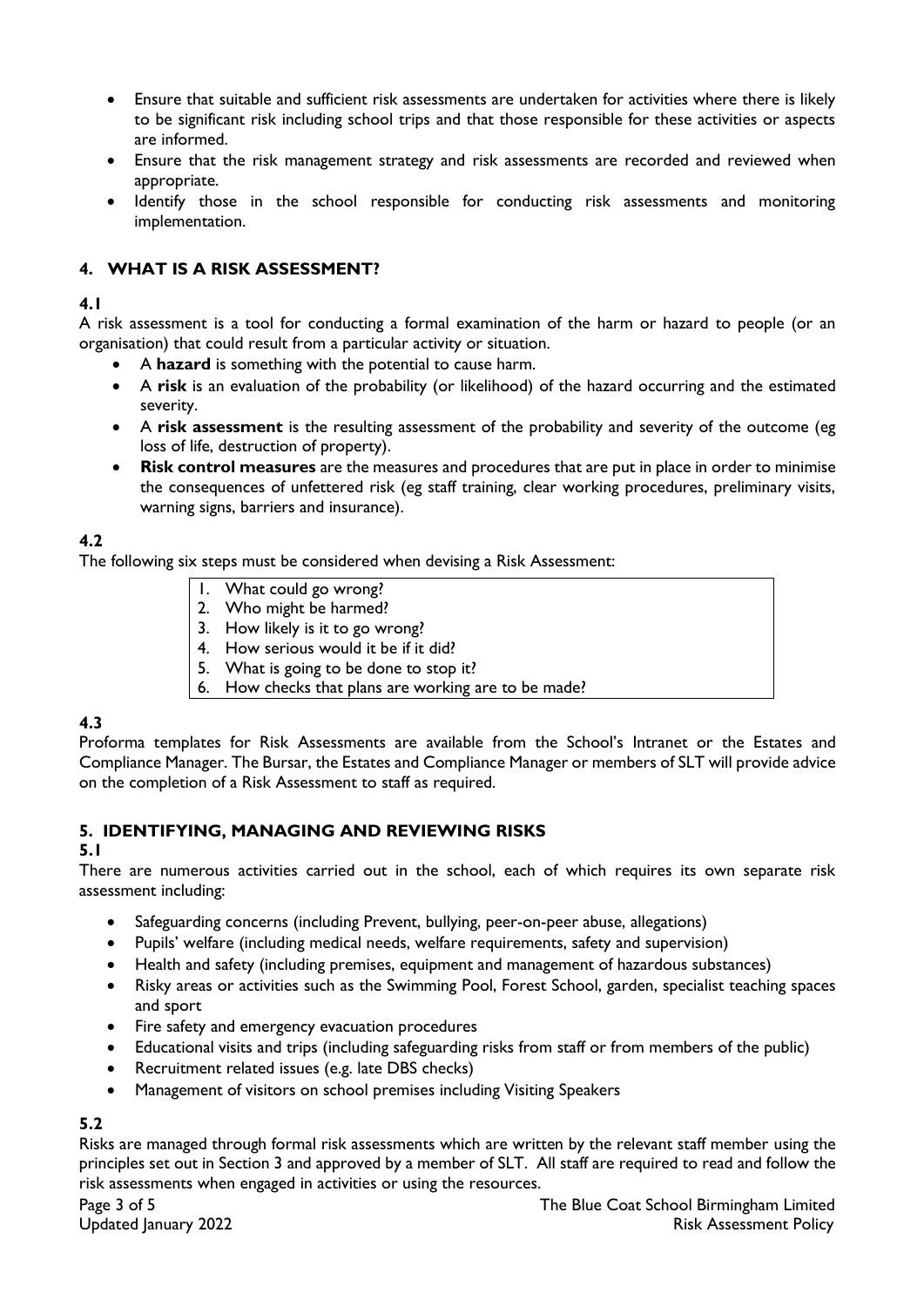## **5.3**

Risk Assessments are reviewed at least annually and devised or reviewed:

- When a new risk is identified
- When there are changes to the activity
- After a near miss or accident
- When there are changes to the type of people involved in the activity
- When there are changes in good practice
- When there are legislative changes.

#### **5.4**

Risk Assessments for events such as theatre trips or outings are reviewed and approved in advance by SLT. Risk Assessments are a standing agenda item for all SLT meetings. Any lessons learnt from events are incorporated into future Risk Assessments.

## **5.5**

The Headmaster and Bursar also conduct Risk Assessment compliance spot checks. Any issues identified are addressed and, where relevant, are reported to the Governors' Safeguarding, Health and Safety Committee meeting.

## **5.6**

A sample of Risk Assessments is presented to the Governors' Safeguarding, Health and Safety Committee for review and discussion during the year. This sample includes Risk Assessments for the EYFS.

#### **6. RECORD KEEPING**

#### **6.1**

Risk Assessments are maintained electronically by the Estates and Compliance Manager on the school intranet for all staff to access and refer to. Classroom risk assessment and specialist teaching room Risk Assessments are displayed in the relevant rooms.

#### **6.2**

The Estates and Compliance Manager is responsible for ensuring that all Risk Assessments are reviewed as required and for reporting on compliance to the Bursar, Headmaster, SLT and Governors.

#### **7. SCHOOL TRIPS AND OTHER EVENTS**

#### **7.1**

Procedures for completing Risk Assessments for school trips, outings and off-site visits are set out in detail in the Policies for Trips, Outings and Off-Site Visits. Risk Assessments for overseas trips are presented to the Governors' Safeguarding, Health and Safety Committee for review, discussion and approval and an evaluation of the trip is also presented to this Committee after the event so that lessons learnt can be incorporated into future practice.

## **7.2**

Risk Assessments for events which are open to the public such as those organised by the Association of Friends are also presented to the Governors' Safeguarding, Health and Safety Committee for review, discussion and approval and an evaluation of these events is also presented to this Committee after the events so that lessons learnt can be incorporated into future practice.

#### **7.3**

SLT routinely discuss other events where it is deemed that there is a significant risk and they approve the Risk Assessment.

## **8. EARLY YEARS FOUNDATION STAGE (EYFS)**

## **8.1**

Page 4 of 5 The Blue Coat School Birmingham Limited Updated January 2022 Risk Assessment Policy All staff in the EYFS are made aware of the Risk Assessments pertaining to this area of the School and they are required to read and follow these. In addition, inspections of the outdoor environment and resources are